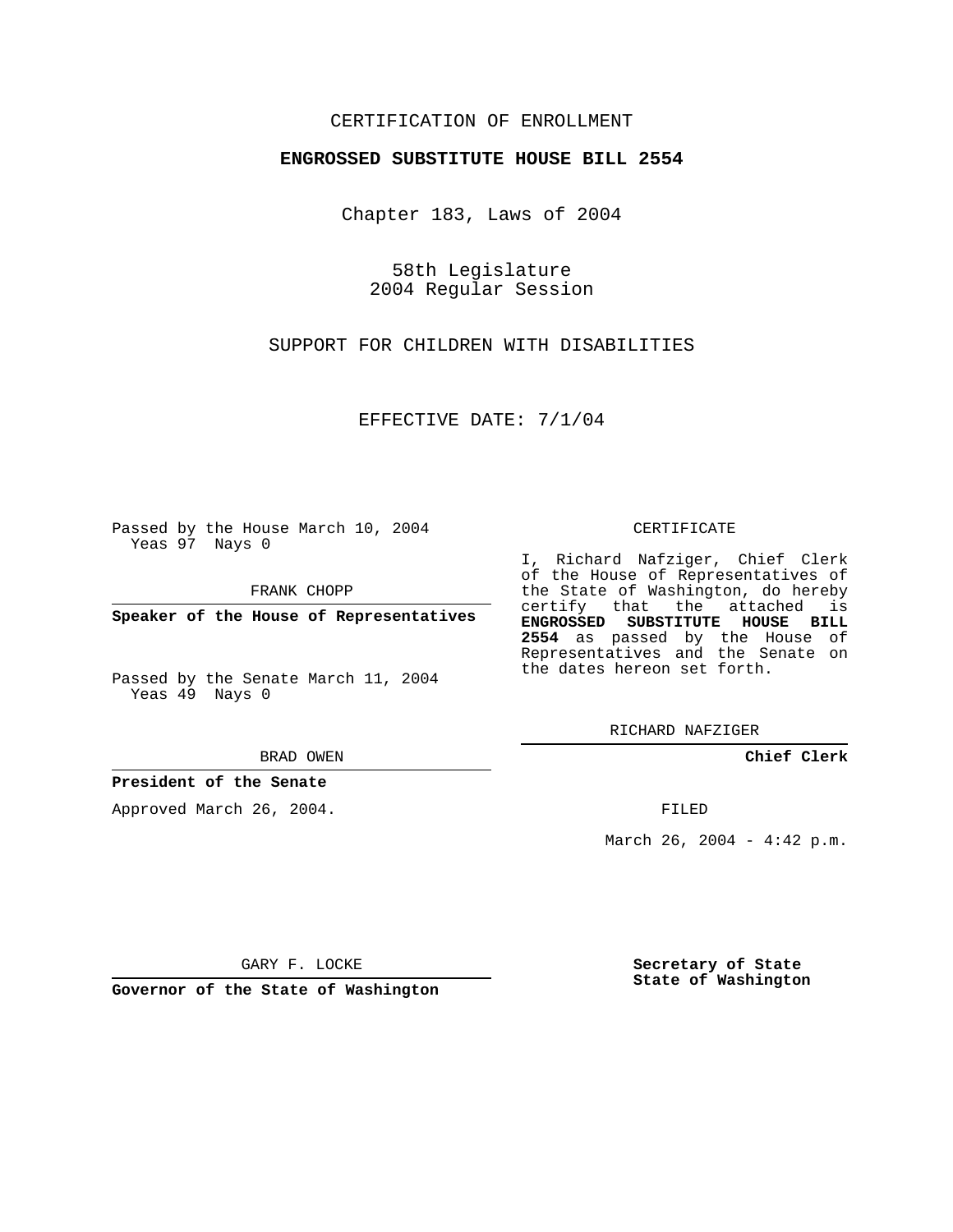# **ENGROSSED SUBSTITUTE HOUSE BILL 2554** \_\_\_\_\_\_\_\_\_\_\_\_\_\_\_\_\_\_\_\_\_\_\_\_\_\_\_\_\_\_\_\_\_\_\_\_\_\_\_\_\_\_\_\_\_

\_\_\_\_\_\_\_\_\_\_\_\_\_\_\_\_\_\_\_\_\_\_\_\_\_\_\_\_\_\_\_\_\_\_\_\_\_\_\_\_\_\_\_\_\_

Passed Legislature - 2004 Regular Session

### **State of Washington 58th Legislature 2004 Regular Session**

**By** House Committee on Juvenile Justice & Family Law (originally sponsored by Representatives Dickerson, Kagi, Lovick, Delvin, Pettigrew, Rockefeller and Wood; by request of Department of Social and Health Services)

READ FIRST TIME 02/06/04.

 AN ACT Relating to requiring support payments for a child with a developmental disability in out-of-home care; amending RCW 13.34.160, 13.34.270, 74.13.031, 74.13.350, and 74.20A.030; and providing an effective date.

BE IT ENACTED BY THE LEGISLATURE OF THE STATE OF WASHINGTON:

 **Sec. 1.** RCW 13.34.160 and 1997 c 58 s 505 are each amended to read as follows:

 (1) In an action brought under this chapter, the court may inquire into the ability of the parent or parents of the child to pay child support and may enter an order of child support as set forth in chapter 26.19 RCW. The court may enforce the same by execution, or in any way in which a court of equity may enforce its decrees. All child support orders entered pursuant to this chapter shall be in compliance with the provisions of RCW 26.23.050.

 (2) For purposes of this section, if a dependent child's parent is an unmarried minor parent or pregnant minor applicant, then the parent or parents of the minor shall also be deemed a parent or parents of the dependent child. However, liability for child support under this subsection only exists if the parent or parents of the unmarried minor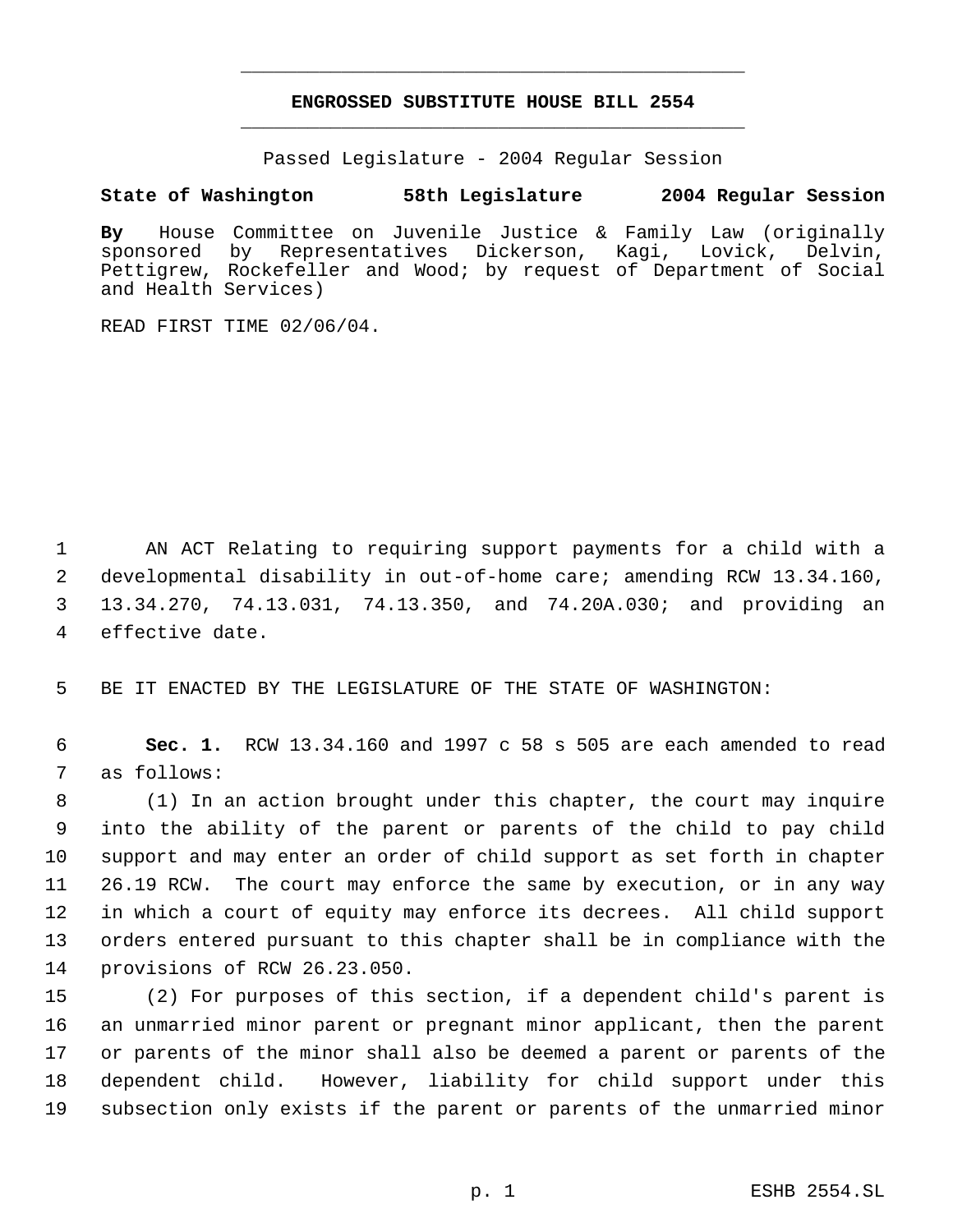parent or pregnant minor applicant are provided the opportunity for a hearing on their ability to provide support. Any child support order requiring such a parent or parents to provide support for the minor parent's child may be effective only until the minor parent reaches eighteen years of age.

 (3) In the absence of a court order setting support, the department may establish an administrative order for support upon receipt of a referral or application for support enforcement services.

 **Sec. 2.** RCW 13.34.270 and 2000 c 122 s 33 are each amended to read as follows:

 (1) Whenever the department places a child with a developmental disability in out-of-home care pursuant to RCW 74.13.350, the department shall obtain a judicial determination within one hundred eighty days of the placement that continued placement is in the best interests of the child. If the child's out-of-home placement ends before one hundred eighty days have elapsed, no judicial determination is required.

 (2) To obtain the judicial determination, the department shall file a petition alleging that there is located or residing within the county a child who has a developmental disability and that the child has been placed in out-of-home care pursuant to RCW 74.13.350. The petition shall request that the court review the child's placement, make a determination whether continued placement is in the best interests of the child, and take other necessary action as provided in this section. The petition shall contain the name, date of birth, and residence of the child and the names and residences of the child's parent or legal guardian who has agreed to the child's placement in out-of-home care. Reasonable attempts shall be made by the department to ascertain and set forth in the petition the identity, location, and custodial status of any parent who is not a party to the placement agreement and why that parent cannot assume custody of the child.

 (3) Upon filing of the petition, the clerk of the court shall schedule the petition for a hearing to be held no later than fourteen calendar days after the petition has been filed. The department shall provide notification of the time, date, and purpose of the hearing to the parent or legal guardian who has agreed to the child's placement in out-of-home care. The department shall also make reasonable attempts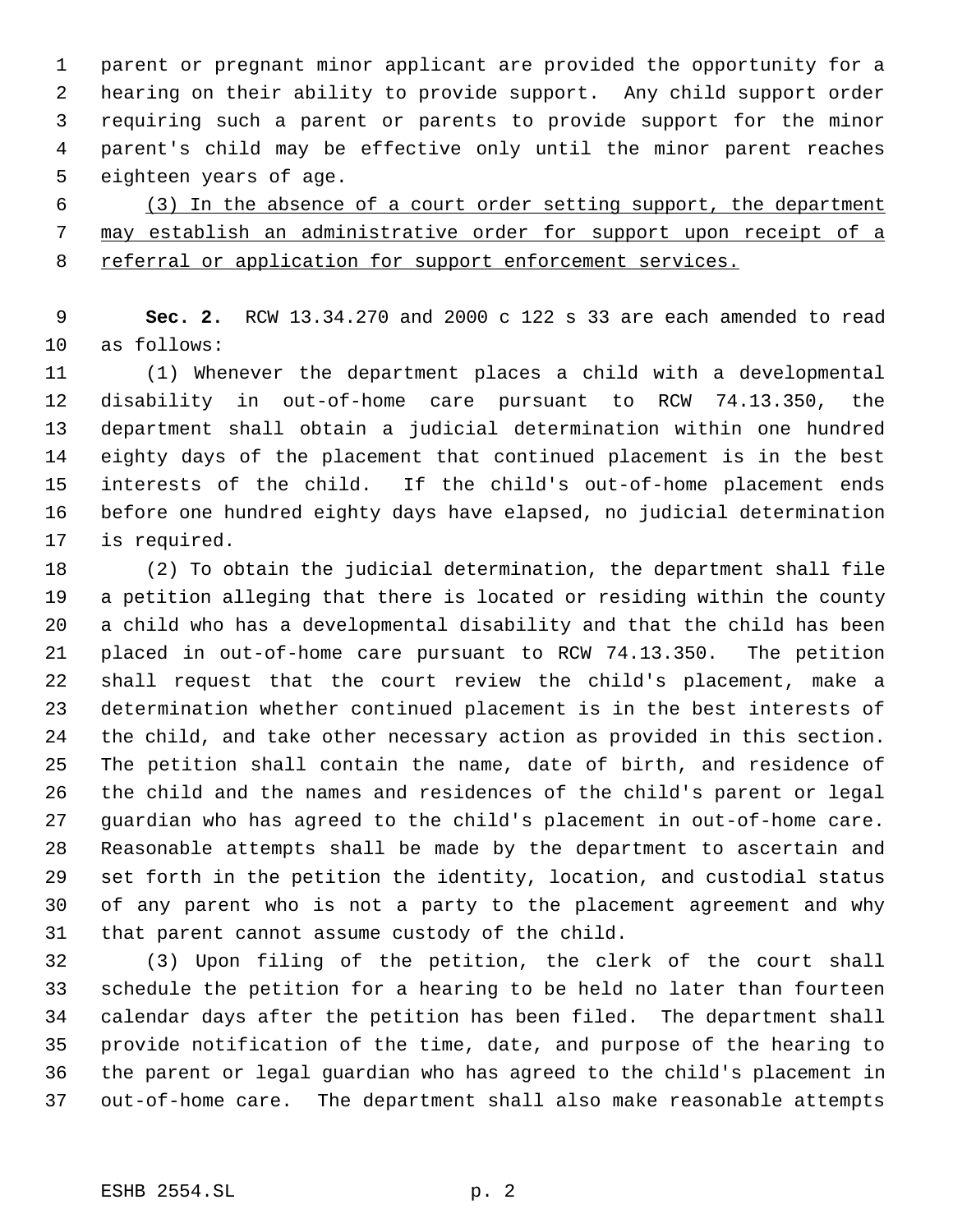to notify any parent who is not a party to the placement agreement, if the parent's identity and location is known. Notification under this section may be given by the most expedient means, including but not limited to, mail, personal service, and telephone.

 (4) The court shall appoint a guardian ad litem for the child as provided in RCW 13.34.100, unless the court for good cause finds the appointment unnecessary.

 (5) Permanency planning hearings shall be held as provided in this section. At the hearing, the court shall review whether the child's best interests are served by continued out-of-home placement and determine the future legal status of the child.

 (a) For children age ten and under, a permanency planning hearing shall be held in all cases where the child has remained in out-of-home care for at least nine months and an adoption decree or guardianship order under chapter 11.88 RCW has not previously been entered. The hearing shall take place no later than twelve months following commencement of the child's current placement episode.

 (b) For children over age ten, a permanency planning hearing shall be held in all cases where the child has remained in out-of-home care for at least fifteen months and an adoption decree or guardianship order under chapter 11.88 RCW has not previously been entered. The hearing shall take place no later than eighteen months following commencement of the current placement episode.

 (c) No later than ten working days before the permanency planning hearing, the department shall submit a written permanency plan to the court and shall mail a copy of the plan to all parties. The plan shall be directed toward securing a safe, stable, and permanent home for the child as soon as possible. The plan shall identify one of the following outcomes as the primary goal and may also identify additional outcomes as alternative goals: Return of the child to the home of the child's parent or legal guardian; adoption; guardianship; or long-term out-of-home care, until the child is age eighteen, with a written agreement between the parties and the child's care provider.

 (d) If a goal of long-term out-of-home care has been achieved before the permanency planning hearing, the court shall review the child's status to determine whether the placement and the plan for the child's care remains appropriate. In cases where the primary permanency planning goal has not been achieved, the court shall inquire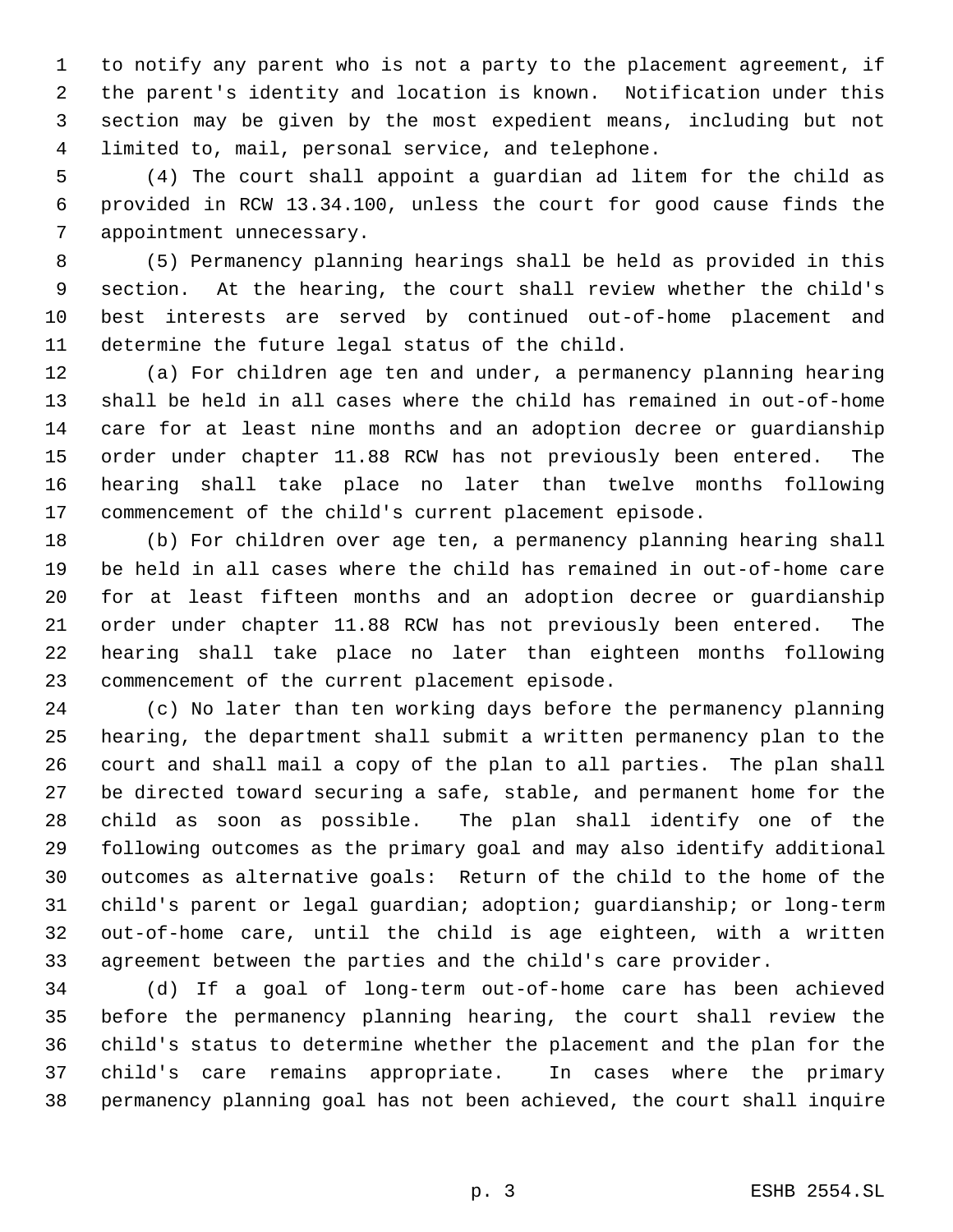regarding the reasons why the primary goal has not been achieved and determine what needs to be done to make it possible to achieve the primary goal.

 (e) Following the first permanency planning hearing, the court shall hold a further permanency planning hearing in accordance with this section at least once every twelve months until a permanency planning goal is achieved or the voluntary placement agreement is terminated.

 (6) Any party to the voluntary placement agreement may terminate the agreement at any time. Upon termination of the agreement, the child shall be returned to the care of the child's parent or legal guardian, unless the child has been taken into custody pursuant to RCW 13.34.050 or 26.44.050, placed in shelter care pursuant to RCW 13.34.060, or placed in foster care pursuant to RCW 13.34.130. The department shall notify the court upon termination of the voluntary placement agreement and return of the child to the care of the child's parent or legal guardian. Whenever a voluntary placement agreement is terminated, an action under this section shall be dismissed.

 (7) When state or federal funds are expended for the care and maintenance of a child with a developmental disability, placed in care as a result of an action under this chapter, the department shall refer 22 the case to the division of child support, unless the department finds 23 that there is good cause not to pursue collection of child support 24 against the parent or parents of the child.

 (8) This section does not prevent the department from filing a dependency petition if there is reason to believe that the child is a dependent child as defined in RCW 13.34.030. An action filed under this section shall be dismissed upon the filing of a dependency petition regarding a child who is the subject of the action under this section.

 **Sec. 3.** RCW 74.13.031 and 2001 c 192 s 1 are each amended to read as follows:

 The department shall have the duty to provide child welfare services and shall:

 (1) Develop, administer, supervise, and monitor a coordinated and comprehensive plan that establishes, aids, and strengthens services for the protection and care of runaway, dependent, or neglected children.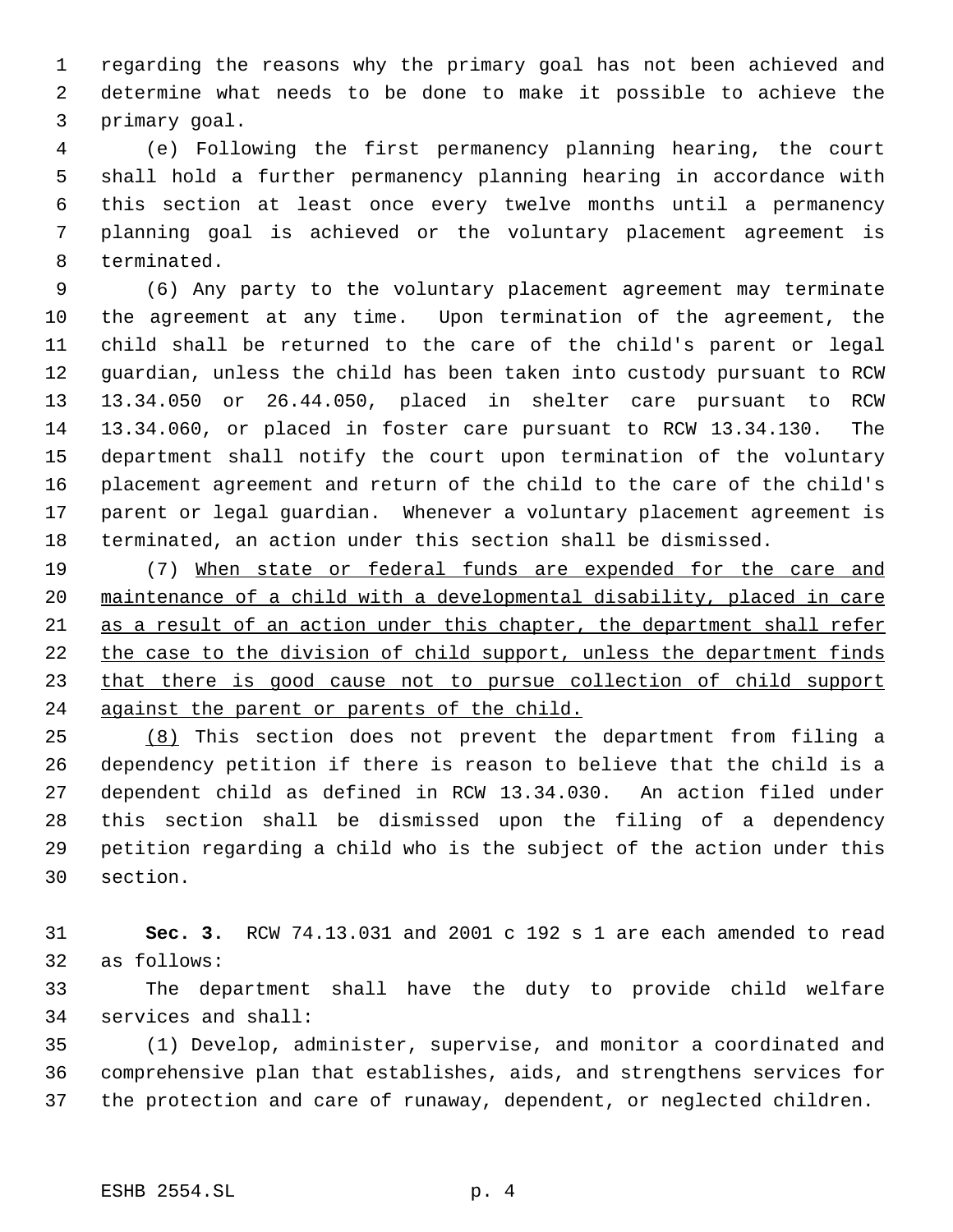(2) Within available resources, recruit an adequate number of prospective adoptive and foster homes, both regular and specialized, i.e. homes for children of ethnic minority, including Indian homes for Indian children, sibling groups, handicapped and emotionally disturbed, teens, pregnant and parenting teens, and annually report to the governor and the legislature concerning the department's success in: (a) Meeting the need for adoptive and foster home placements; (b) reducing the foster parent turnover rate; (c) completing home studies for legally free children; and (d) implementing and operating the passport program required by RCW 74.13.285. The report shall include a section entitled "Foster Home Turn-Over, Causes and Recommendations."

 (3) Investigate complaints of any recent act or failure to act on the part of a parent or caretaker that results in death, serious physical or emotional harm, or sexual abuse or exploitation, or that presents an imminent risk of serious harm, and on the basis of the findings of such investigation, offer child welfare services in relation to the problem to such parents, legal custodians, or persons serving in loco parentis, and/or bring the situation to the attention of an appropriate court, or another community agency: PROVIDED, That an investigation is not required of nonaccidental injuries which are clearly not the result of a lack of care or supervision by the child's parents, legal custodians, or persons serving in loco parentis. If the investigation reveals that a crime against a child may have been committed, the department shall notify the appropriate law enforcement agency.

 (4) Offer, on a voluntary basis, family reconciliation services to families who are in conflict.

 (5) Monitor out-of-home placements, on a timely and routine basis, to assure the safety, well-being, and quality of care being provided is within the scope of the intent of the legislature as defined in RCW 74.13.010 and 74.15.010, and annually submit a report measuring the extent to which the department achieved the specified goals to the governor and the legislature.

 (6) Have authority to accept custody of children from parents and to accept custody of children from juvenile courts, where authorized to do so under law, to provide child welfare services including placement for adoption, and to provide for the physical care of such children and make payment of maintenance costs if needed. Except where required by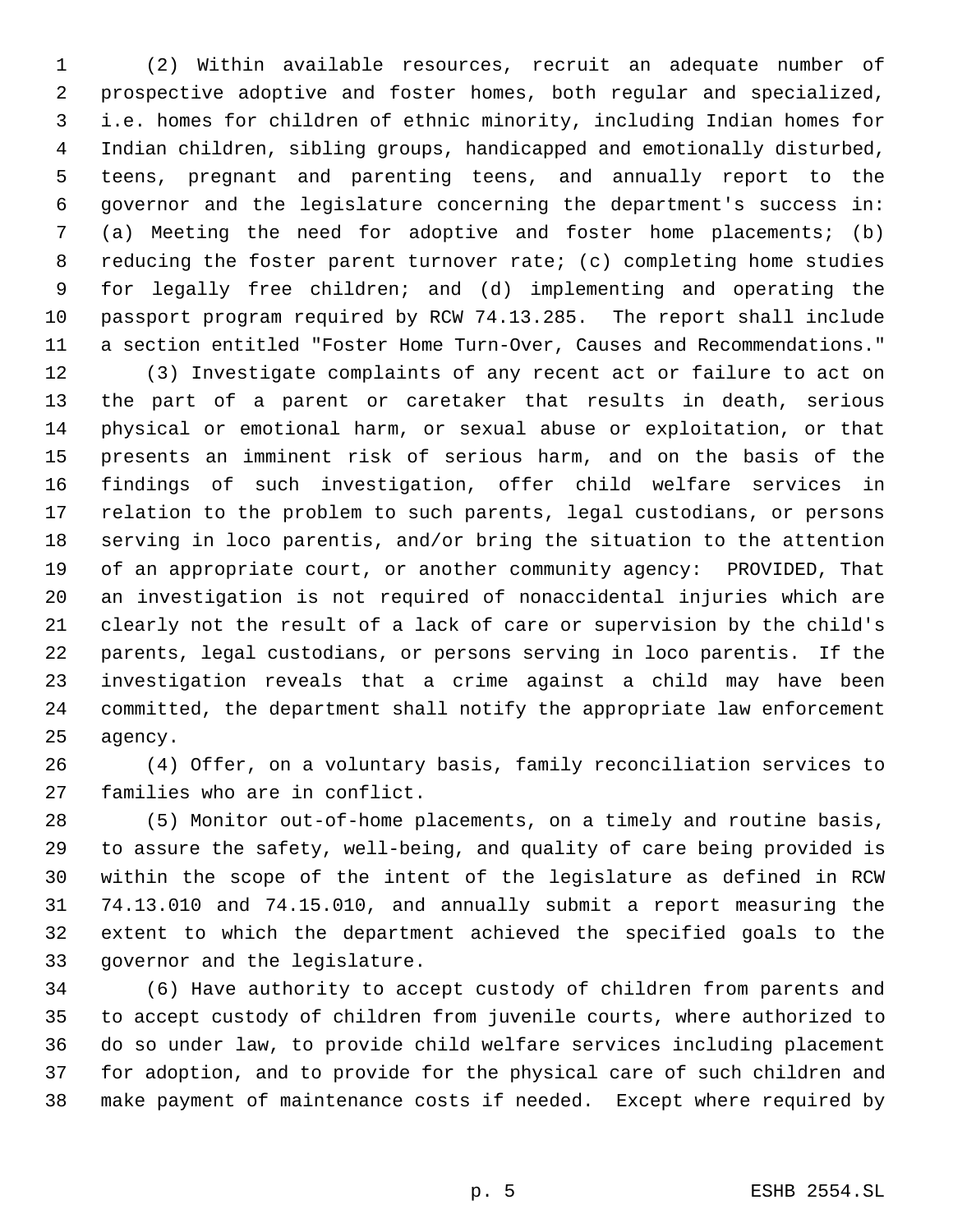Public Law 95-608 (25 U.S.C. Sec. 1915), no private adoption agency which receives children for adoption from the department shall discriminate on the basis of race, creed, or color when considering applications in their placement for adoption.

 (7) Have authority to provide temporary shelter to children who have run away from home and who are admitted to crisis residential centers.

 (8) Have authority to purchase care for children; and shall follow in general the policy of using properly approved private agency services for the actual care and supervision of such children insofar as they are available, paying for care of such children as are accepted by the department as eligible for support at reasonable rates established by the department.

 (9) Establish a children's services advisory committee which shall assist the secretary in the development of a partnership plan for utilizing resources of the public and private sectors, and advise on all matters pertaining to child welfare, licensing of child care agencies, adoption, and services related thereto. At least one member shall represent the adoption community.

 (10) Have authority to provide continued foster care or group care for individuals from eighteen through twenty years of age to enable them to complete their high school or vocational school program.

23 (11) Refer cases to the division of child support whenever state or 24 federal funds are expended for the care and maintenance of a child, including a child with a developmental disability who is placed as a 26 result of an action under chapter 13.34 RCW, unless the department 27 finds that there is good cause not to pursue collection of child 28 support against the parent or parents of the child.

 (12) Have authority within funds appropriated for foster care services to purchase care for Indian children who are in the custody of a federally recognized Indian tribe or tribally licensed child-placing agency pursuant to parental consent, tribal court order, or state juvenile court order; and the purchase of such care shall be subject to the same eligibility standards and rates of support applicable to other children for whom the department purchases care.

 Notwithstanding any other provision of RCW 13.32A.170 through 13.32A.200 and 74.13.032 through 74.13.036, or of this section all services to be provided by the department of social and health services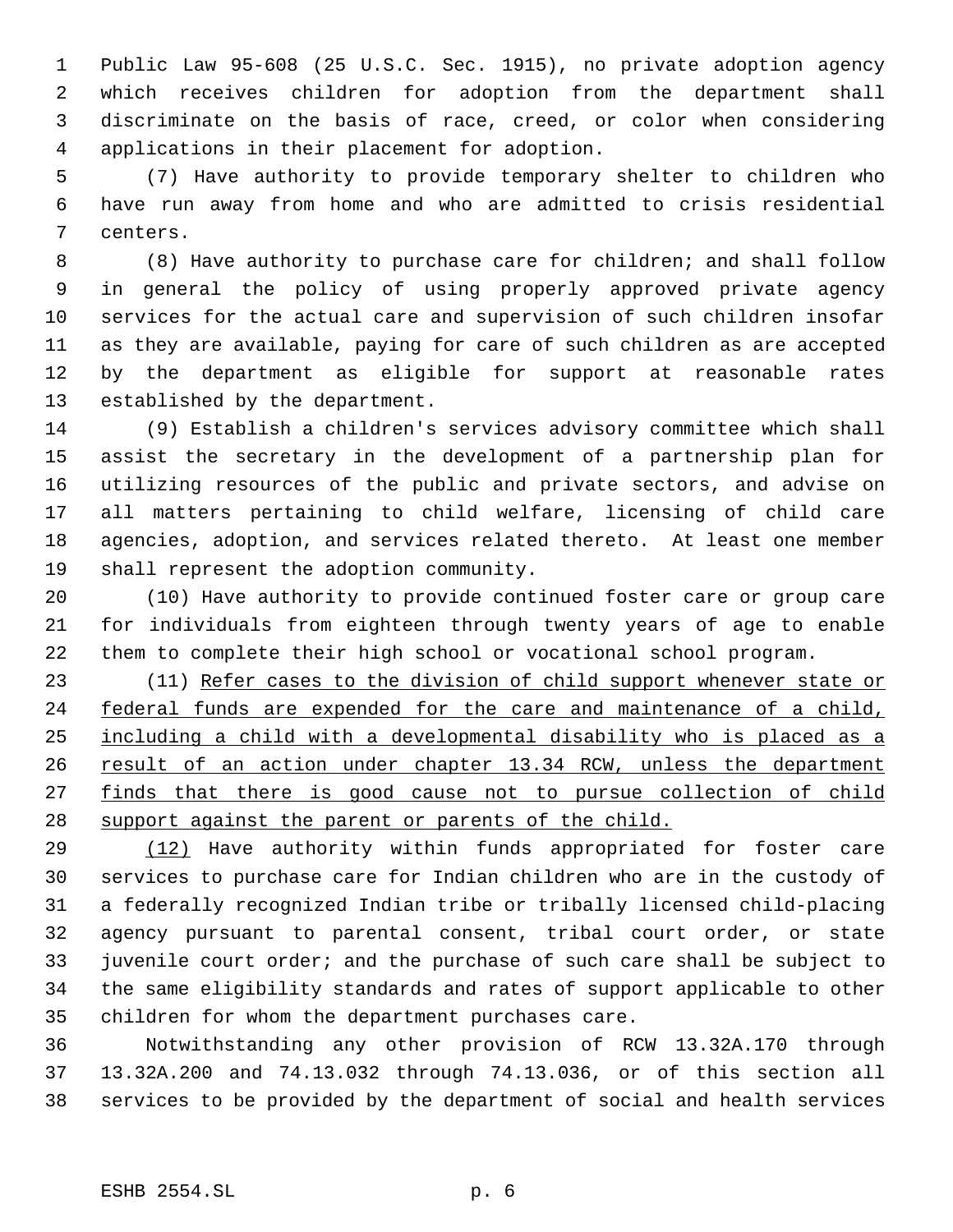under subsections (4), (6), and (7) of this section, subject to the limitations of these subsections, may be provided by any program offering such services funded pursuant to Titles II and III of the federal juvenile justice and delinquency prevention act of 1974.

5  $((+12))$   $(13)$  Within amounts appropriated for this specific purpose, provide preventive services to families with children that prevent or shorten the duration of an out-of-home placement.

8 (( $(13)$ )) (14) Have authority to provide independent living services to youths, including individuals eighteen through twenty years of age, who are or have been in foster care.

 **Sec. 4.** RCW 74.13.350 and 1998 c 229 s 1 are each amended to read as follows:

 It is the intent of the legislature that parents are responsible for the care and support of children with developmental disabilities. The legislature recognizes that, because of the intense support required to care for a child with developmental disabilities, the help of an out-of-home placement may be needed. It is the intent of the legislature that, when the sole reason for the out-of-home placement is the child's developmental disability, such services be offered by the department to these children and their families through a voluntary placement agreement. In these cases, the parents shall retain legal custody of the child.

 As used in this section, "voluntary placement agreement" means a written agreement between the department and a child's parent or legal guardian authorizing the department to place the child in a licensed facility. Under the terms of this agreement, the parent or legal guardian shall retain legal custody and the department shall be responsible for the child's placement and care. The agreement shall at a minimum specify the legal status of the child and the rights and obligations of the parent or legal guardian, the child, and the department while the child is in placement. The agreement must be signed by the child's parent or legal guardian and the department to be in effect, except that an agreement regarding an Indian child shall not be valid unless executed in writing before the court and filed with the court as provided in RCW 13.34.245. Any party to a voluntary placement agreement may terminate the agreement at any time. Upon termination of the agreement, the child shall be returned to the care of the child's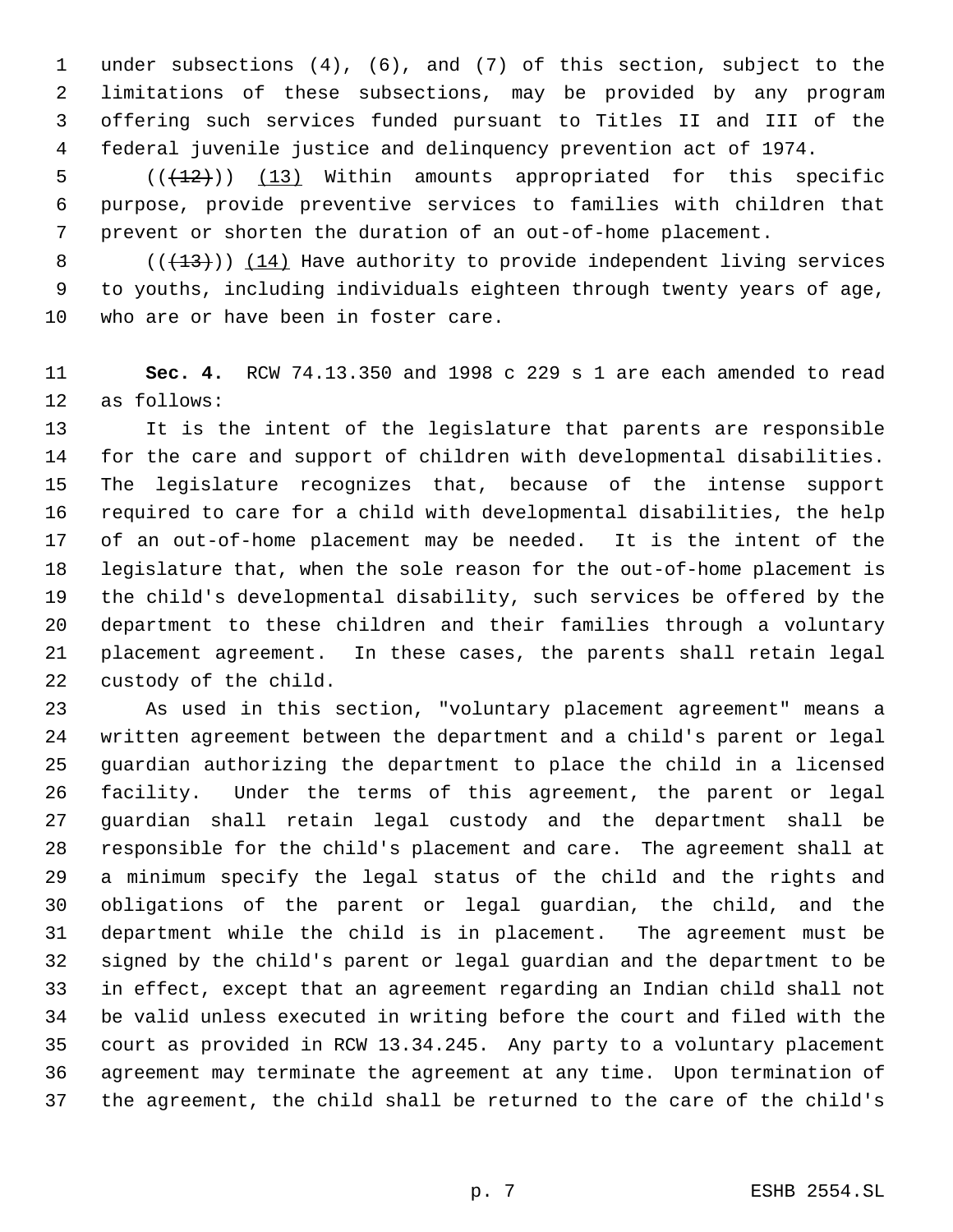parent or legal guardian unless the child has been taken into custody pursuant to RCW 13.34.050 or 26.44.050, placed in shelter care pursuant to RCW 13.34.060, or placed in foster care pursuant to RCW 13.34.130.

 As used in this section, "out-of-home placement" and "out-of-home care" mean the placement of a child in a foster family home or group care facility licensed under chapter 74.15 RCW.

 Whenever the department places a child in out-of-home care under a voluntary placement pursuant to this section, the department shall have the responsibility for the child's placement and care. The department shall develop a permanency plan of care for the child no later than sixty days from the date that the department assumes responsibility for the child's placement and care. Within the first one hundred eighty days of the placement, the department shall obtain a judicial determination pursuant to RCW 13.04.030(1)(j) and 13.34.270 that the placement is in the best interests of the child. If the child's out- of-home placement ends before one hundred eighty days have elapsed, no judicial determination under RCW 13.04.030(1)(b) is required. The permanency planning hearings shall review whether the child's best interests are served by continued out-of-home placement and determine the future legal status of the child.

 The department shall provide for periodic administrative reviews as required by federal law. A review may be called at any time by either the department, the parent, or the legal guardian.

 Nothing in this section shall prevent the department from filing a dependency petition if there is reason to believe that the child is a dependent child as defined in RCW 13.34.030.

 The department shall adopt rules providing for the implementation of chapter 386, Laws of 1997 and the transfer of responsibility for out-of-home placements from the dependency process under chapter 13.34 RCW to the process under this chapter.

 It is the intent of the legislature that the department undertake voluntary out-of-home placement in cases where the child's developmental disability is such that the parent, guardian, or legal custodian is unable to provide the necessary care for the child, and the parent, guardian, or legal custodian has determined that the child would benefit from placement outside of the home. If the department does not accept a voluntary placement agreement signed by the parent,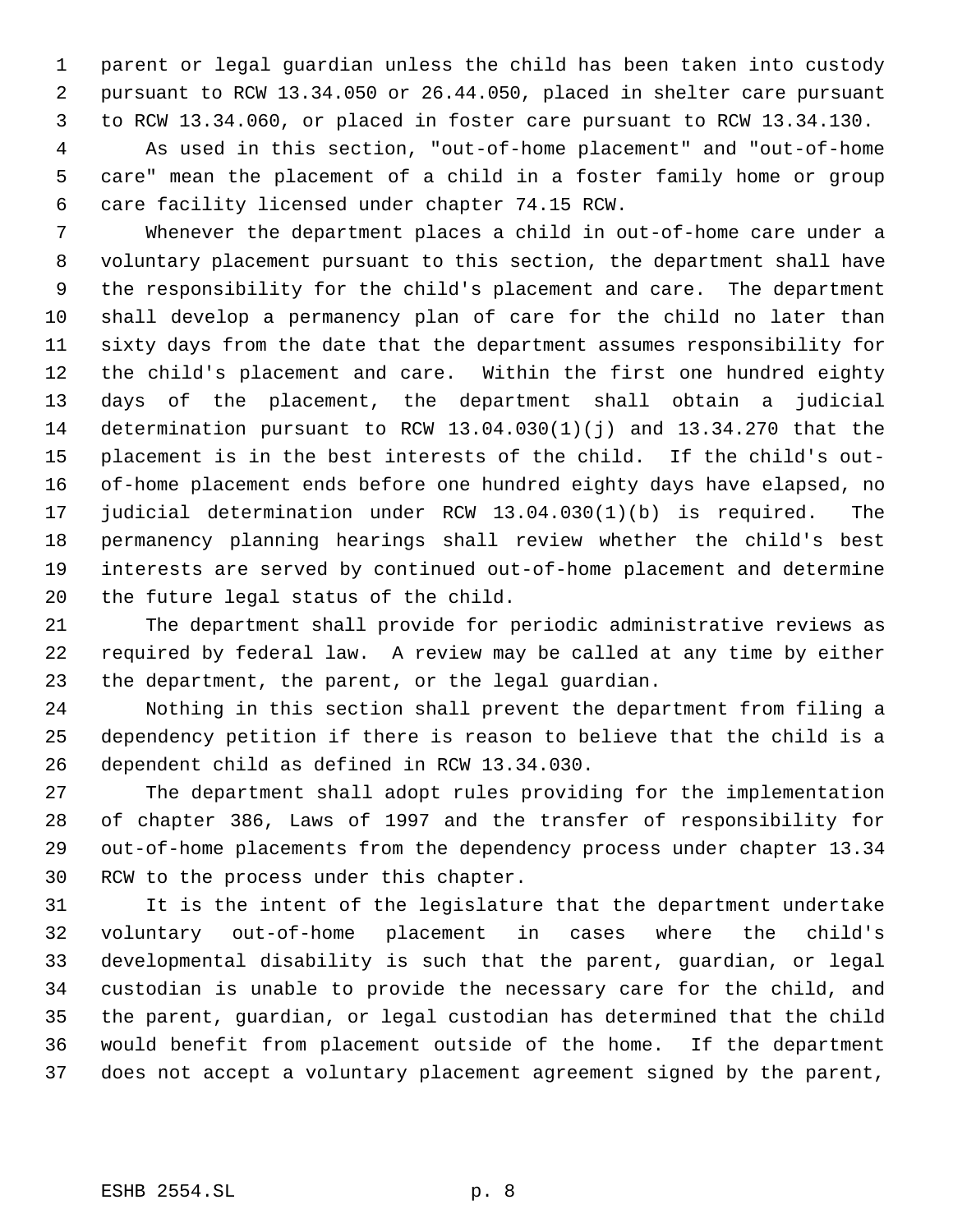a petition may be filed and an action pursued under chapter 13.34 RCW. The department shall inform the parent, guardian, or legal custodian in writing of their right to civil action under chapter 13.34 RCW.

 Nothing in this section prohibits the department from seeking support from parents of a child, including a child with a developmental disability if the child has been placed into care as a result of an action under chapter 13.34 RCW, when state or federal funds are expended for the care and maintenance of that child or when the 9 department receives an application for services from the physical custodian of the child, unless the department finds that there is good cause not to pursue collection of child support against the parent or parents.

 **Sec. 5.** RCW 74.20A.030 and 2000 c 86 s 7 are each amended to read as follows:

 (1) The department shall be subrogated to the right of any dependent child or children or person having the care, custody, and control of said child or children, if public assistance money is paid 18 to or for the benefit of the child, or for the care and maintenance of a child, including a child with a developmental disability if the child has been placed into care as a result of an action under chapter 13.34 21 RCW, under a state-funded program, or a program funded under Title IV-A or IV-E of the federal social security act as amended by the personal responsibility and work opportunity reconciliation act of 1996, to prosecute or maintain any support action or execute any administrative remedy existing under the laws of the state of Washington to obtain reimbursement of moneys expended, based on the support obligation of the responsible parent established by a child support order. Distribution of any support moneys shall be made in accordance with RCW 26.23.035.

 (2) The department may initiate, continue, maintain, or execute an action to establish, enforce, and collect a support obligation, including establishing paternity and performing related services, under this chapter and chapter 74.20 RCW, or through the attorney general or prosecuting attorney under chapter 26.09, 26.18, 26.20, 26.21, 26.23, or 26.26 RCW or other appropriate statutes or the common law of this state, for so long as and under such conditions as the department may establish by regulation.